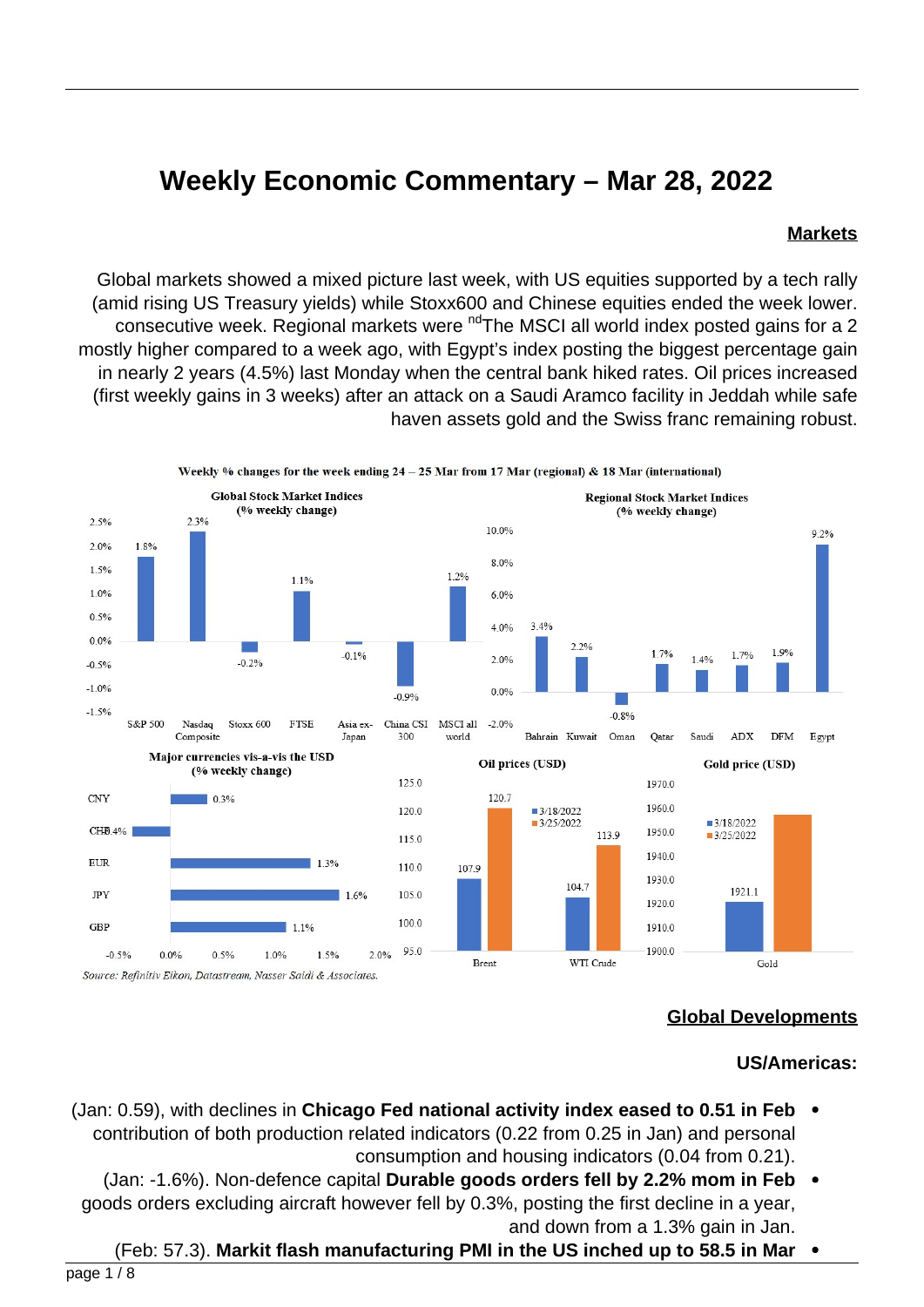to 58.9 from 56.5. Flash composite PMI output index rose **Services PMI also improved** to an eight-month high of 58.5 (Feb: 55.9), thanks to strong demand for both goods and services.

- by 2% mom to a seasonally **New home sales in the US unexpectedly declined** adjusted 772k in Feb, as mortgage rates increased, and median house prices rose by 407,000 new homes on the market, the 10.7% yoy. Data also indicated that there were , with 65% of the inventory being houses under construction highest since Aug 2008
- , down by 4.1% mom in Feb. consecutive month <sup>th</sup> Pending home sales fell for the 4 The average rate on the 30-year fixed mortgage is now more than a full percentage point higher compared to a year ago.
- Initial jobless claims fell to 187k in the week ended Mar 18 the lowest level since - with 4-week average falling to 211.75k, consistent with a heated labour Sep 1969 - <sup>th</sup>market. Continuing claims also declined, by 67k to 1.35mn in the week ended Mar 12 this was the lowest since Jan 1970.

## **Europe:**

- **in Germany's producer price index inched up to a new record high of 25.9% yoy in** (Jan: 25%), with energy costs posting the largest increase (+68%) alongside metals Feb  $(36.2\%)$ , fertilisers  $(71.7\%)$  and food  $(7.5\%)$  among others. It is worthwhile remembering these readings do not yet include the impact from the Russia-Ukraine conflict.that
- **(Feb: 58.4)** given the Germany flash manufacturing PMI slipped to 57.6 in Mar impact from supply bottlenecks and a drop in export demand amid rise in Covid cases. Services PMI also declined to 55 in Mar from 55.8 the month before, resulting in a slight drop in the composite PMI to 54.6 (Feb: 55.6). Rising input and output costs are also weighing down expectations.
	- **(90.8 in Mar from Feb's German Ifo showed a collapse in business climate** (a "record collapse" to and expectations (97 from 98.6) current assessment 98.5), 85.1 from  $98.4$ ) – all due to the Ukraine crisis.
- (Feb: Eurozone flash manufacturing PMI slowed to a 14-month low of 57 in Mar **Services** 58.2): output growth slowed and new orders fell for the first time in 21 months. (given a drop in services exports), causing the composite PMI eased to 54.8 from 55.5 PMI to slow to a 2-month low of 54.5. Manufacturing input costs posted a steep rise alongside a record increase for service sector input costs.
	- (Feb: -8.8): this was **Consumer** confidence in the euro area slipped to -18.7 in Mar  $\bullet$ the lowest level since May 2020, dragged down due to the ongoing Russia-Ukraine .conflict
- **Current account in the euro area posted a surplus of EUR 22.6bn in Jan** unchanged from the month before. In the one-year to Jan 2022, current account surplus stood at EUR 294bn, up from EUR 247 bn in the same period a year earlier.
- (Jan: 5.5%) the highest reading since **Inflation in the UK surged to 6.2% yoy in Feb**  $\bullet$ Mar 1992 - on higher food, fuel and energy costs. Core CPI also accelerated, to 5.2% **Retail price**from 4.4%. Separately, the PPI core output rose to 9.9% in Feb (Jan: 9.5%). (Jan: 7.8%) –the highest reading since index in the UK increased to 8.2% yoy in Feb Mar 1991.
	- (Feb: 58), UK flash manufacturing PMI slipped to a 13-month low of 55.5 in Mar **Services PMI however** with production rising at the weakest pace since Oct 2021. to 61 in Mar (Feb: 60.5), recording the fastest expansion in 9 months, **inched up**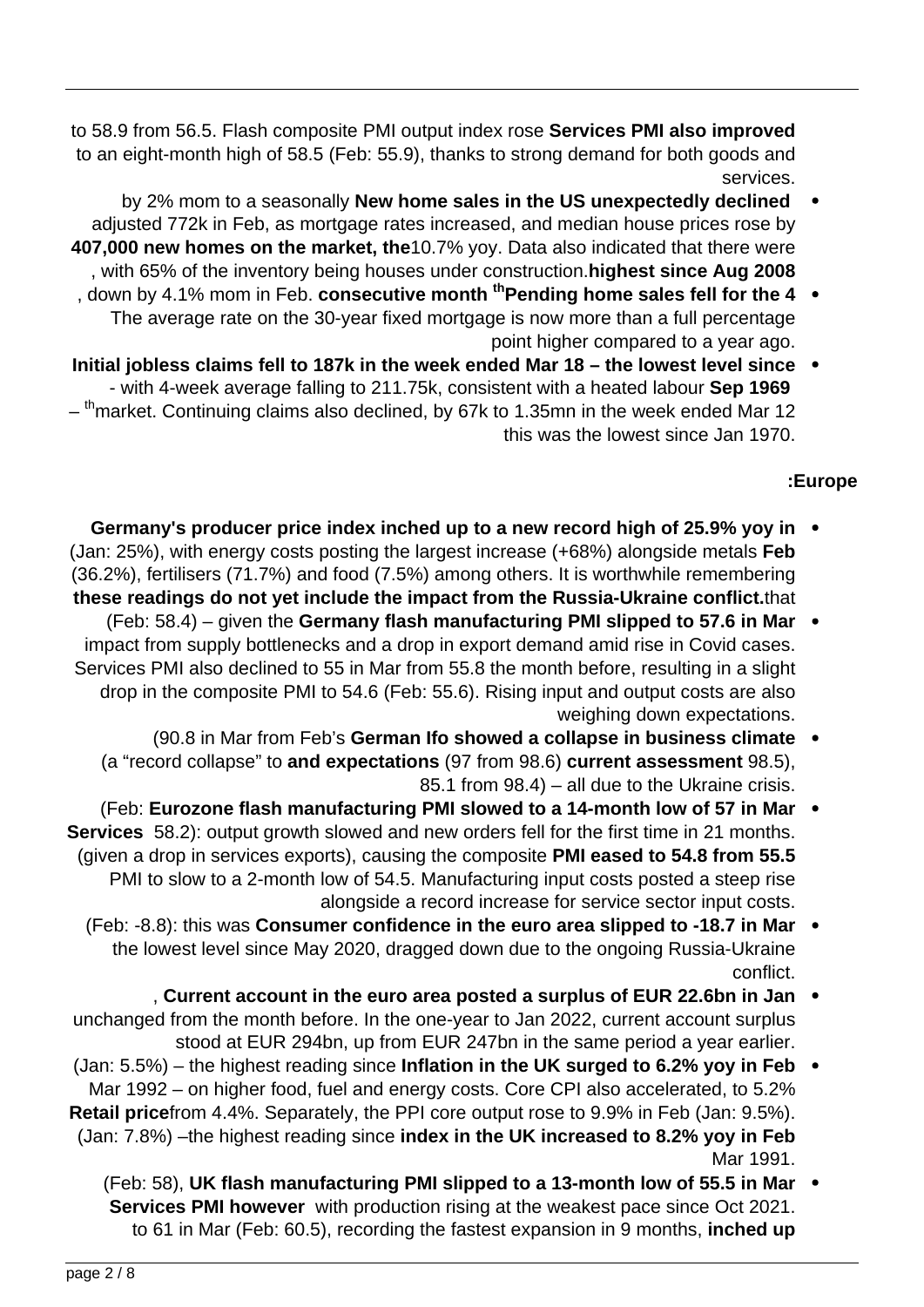benefitting from the reopening of the economy after Covid19 restrictions.

- fiex cluding fuel sales, Retail sales in the UK unexpectedly fell by 0.3% mom in Feb  $\bullet$ retail was down by a higher 0.7%. While the proportion of retail sales online fell to 28% in the last month lowest since Mar 2020), it is much higher than pre-pandemic levels.
- , falling to -31 in consecutive month <sup>th</sup> GfK consumer confidence declined for the 4 Mar (Feb: -26): this is the lowest since Nov 2020 and was dragged down due to worries about surging inflation, higher interest rates as well as the conflict in Ukraine.

## **Pacific Asia:**

- -: the one-The People's Bank of China kept the benchmark interest rate unchanged . ear loan prime rate stood at 3.70% while the five-year LPR remained at 4.60%.
- **(Dec: 103.7): this isJapan leading economic index was revised lower to 102.5 in Jan .** the lowest reading since last Oct. Coincident index was at 95.6, down from a preliminary estimate of 95.7.
- **(Feb: 52.7)** this was the Japan's flash manufacturing PMI increased to 53.2 in Mar  $\bullet$ weakest growth since Sep 2021 though output finally returned to expansion territory but increased to Services PMI stayed below 50 and new export order growth slowed. 48.7 from 44.2 the month before.
- (Jan: 4%) while core inflation (which excludes **Singapore CPI edged up to 4.3% in Feb** accommodation and private transport costs) eased to 2.2% (Jan: 2.4%).
- **(Jan: 2.4%): this is Singapore industrial production jumped up by 17.6% yoy in Feb** consecutive month of increase in IP and the strongest pace since Jun 2021,  $^{th}$  the 5 largely due to substantial surges in electronics (32.4%) and biomedical manufacturing  $(25.4\%)$ .

**Bottomline: The OPEC+ meeting this week is likely to result with staying on track** (calling to raise output by 400k bpd) given that the current uptick in prices is largely due to geopolitical reasons (but, Russia's oil production is estimated to fall by as much as 3mn barrels per day from Apr). With calls for a complete ban of energy from Russia gaining traction, the call from Putin to pay in roubles is making several nations *(check our Media Review section for a recent IMF working paper that explores the uneasy* **(dominance)** Eves are on inflation numbers from the eurozone this erosion of dollar dominance) week: the flash PMIs have equivocally shown rising costs of both inputs and outputs, paving the way for a new record high (up from Feb's 5.9%) i.e. more than 3 times the **ECB** target of 2%.

## **Regional Developments**

- by 121% yoy to BHD The value of Bahrain's domestic-origin exports increased 417mn (USD 1.1bn) in Feb 2022. US, Saudi Arabia and Italy were the top recipients of exports of national origin. Overall trade deficit narrowed to BHD 9mn versus BHD 178mn a year ago.
	- **Bahrain recorded a 50% increase in foreign tourists for the Formula 1 Grand Prix** 2019.**2022,** to compared
	- market share in Bahrain rose to 38.8% of domestic banking Islamic banking's and 17.8% of total banking assets (including foreign assets) at end-2021. Fitch assets Ratings forecast that rising public demand will drive Islamic banks growth in Bahrain.
		- **Egypt lowered its GDP growth target to 5.5% for the next financial year**  $\bullet$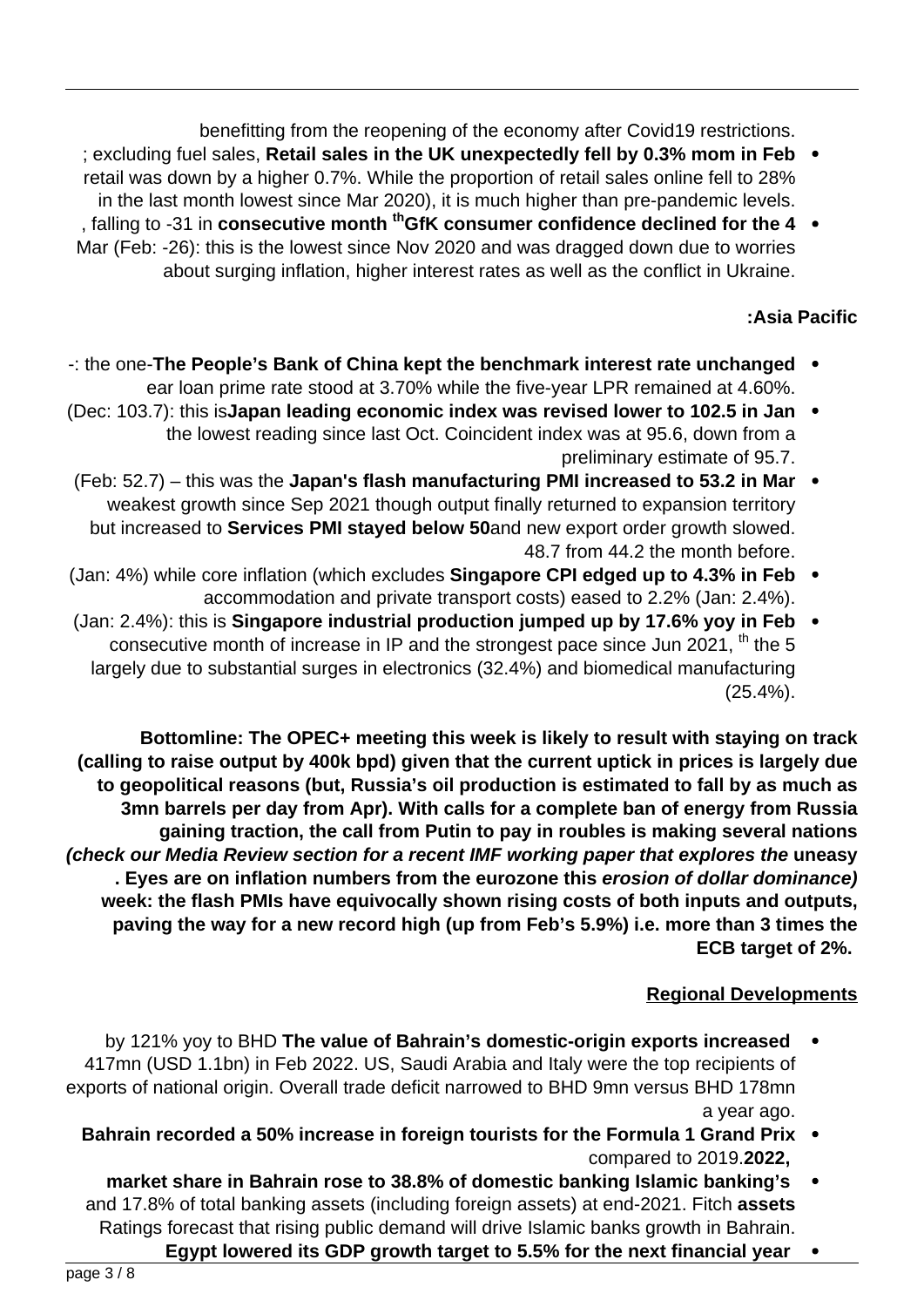(from a

previous forecast of 5.7% in the 2022-23 financial year). The country also plans to **targeting a** public budget to cope with the global crisis: it is 2022-23 restructure its primary surplus of 1.5%, a budget deficit of 6.1% of GDP and debt ratio to 80.5%.

- with an aim to maintain economic **Egypt is in talks with the IMF on a new program** The potential and financial stability while promoting comprehensive structural reforms. stated the finance new IMF deal will not include additional burdens on citizens. .minister
- turned real interest rate positive; this, along with **Egypt's 1% hike last Monday** allowing the pound to depreciate by 14% should encourage exports, attract FDI **government announced an EGP 130bn economic.** The and remittance inflows , which will work in favour of the requested IMF support to implement a relief package "comprehensive support programme".
- **11.50** per kg; (USD 0.66) Egypt set a fixed price for unsubsidised bread at EGP 11.50 this move followed a jump in prices by around 25% in 3 weeks after the Russia-Ukraine for with Argentina, India, France and US Egypt is in talksconflict began. Separately, future wheat imports.
- **has attracted more than**, which was set up in 2019, Egypt's sovereign wealth fund , revealed the government. USD 2bn in investments
- Egypt plans to raise USD 500mn worth of Samurai bonds reported that Bloomberg (5-year debt in a private placement with a target yield of  $0.8-0.85%$ ) in a bid to diversify funding.
- **Egypt Suez Canal Authority will temporarily raise a surcharge on laden crude oil** transiting the canal to 15% of normal dues from 5%. and petroleum products tankers . In Feb, the Suez Canal posted a 15.1% yoy <sup>st</sup> This will come into effect from May 1 jump in revenue to USD 545.5mn.
	- **2021** Bilateral trade between Egypt and Saudi Arabia touched USD 8.02bn in 2021 disclosed Egypt's minister of trade and industry.
- field is expected **Kuwait and Saudi Arabia agreed to develop the Durra gas field** to produce one billion standard cubic feet per day of gas and 84k barrels per day of .condensates
	- : the PM expressed <sup>th</sup> Lebanon will start talks with the IMF delegation on March 29  $\bullet$ -hopes that a deal will be agreed to in the coming weeks, and prior to elections in mid May.
- **will** (which has incorporated IMF's comments) A draft capital control law in Lebanon on Mon (28 Mar); if the text is agreed to, be discussed by parliamentary committees a vote could happen as early as Tuesday.
	- consecutive triple-digit<sup>th</sup>, the 20Inflation in Lebanon touched 215% yoy in Feb increase, driven up by transportation costs (510%), restaurants and hotels (449%), health (413%) and food (396%) among others.
- Banks in Lebanon will be allowed to sell the local currency for USD and vice-versa according to the central bank, at the approved rate determined by starting March 28 the "Savrafa" platform. Fuel imports will be based on an exchange rate of 22,200 .<sup>th</sup> Lebanese pounds per dollar, until March 29
- **Lebanon Lebanon Lebanon C** and **EXP** in a bid to find alternatives to grain from Ukraine, **Lebanon** . However, it will depend on the central bank import 50k tonnes of wheat from India also waiting to hear from the US and Kazhakstanopening a credit line. The country is on specifications and prices, according to the economy minister.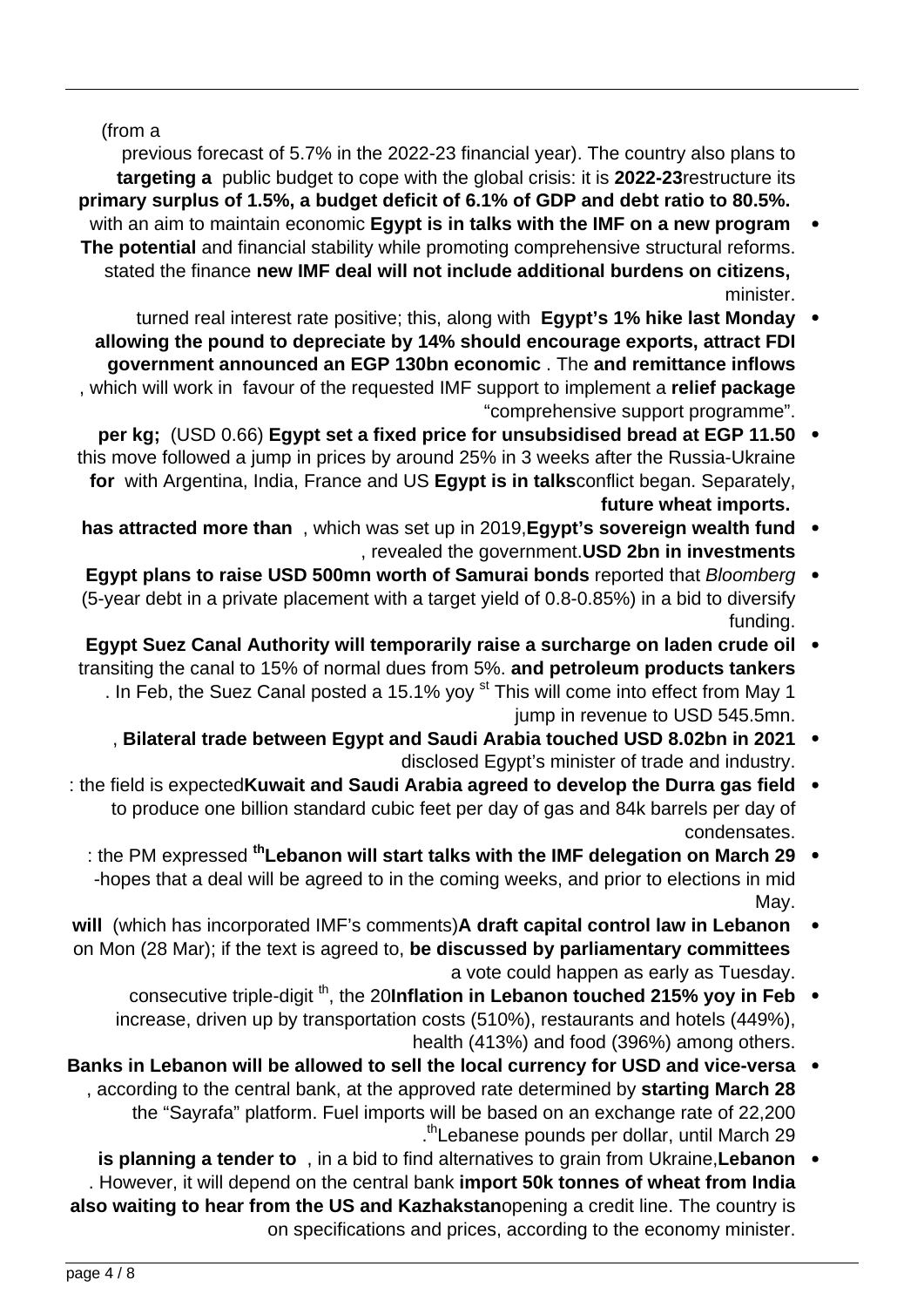- <sup>-</sup>, thanks to broad-Oman's nominal GDP grew by 16.1% yoy to OMR 33bn in 2021 ased recovery across both hydrocarbon and non-hydrocarbon sectors (rising by 38.5% and 8.4% respectively). Among the non-oil sectors, transport & warehousing, wholesale & retail trade, and industrial sectors grew the fastest, by 19.4%, 15.5% and 13.6% respectively.
- As fiscal balances improve given higher oil prices and fiscal consolidation any additional oil revenues would be used to 's Sultan stated that Omanmeasures. and the rest would be allocated to development projects. settle public debt first to(USD 520mn) was announced additional spending of OMR 200mn Furthermore, an , bringing total expenditure to OMR 1.1bn. In Jan 2022, a budget deficitthe 2022 budget of USD 3.9bn was forecast for 2022 by the Ministry of Finance (at an estimated oil price of USD 50).
- , linking both countries, allowing forOman has opened a new land port at UAE's Hatta . smooth movement of travellers from both sides.
	- over the next Qatar and the Gates Foundation will jointly invest up to USD 200mn in developing countries adapt to climate change to help farmers 2 years
	- **bath UAE** accounted for 77% of GCC investments in Latin American markets between (which stood at USD 4bn). Saudi Arabia and Qatar accounted for 2016 and 2021 another 22% and 1% respectively. Half of the overall investments were in logistics, distribution and transportation companies.
		- in (partly owned by the PIF) is Americana Group reported that the *Bloomberg* **a dual listing in the UAE and Saudi Arabia to raise USD 1bn via discussions**
	- from USD 9.7bn GCC luxury market is projected to grow to USD 11bn by 2023 currently, according to a Chalhoub Group report. E-commerce recorded double-digit growth with the beauty sector experiencing a 63% growth while fashion grew by 89%.
- UAE committed to At a meeting between the leaders of Egypt, UAE and Israel, the invest around USD 2bn in Egypt by buying state-held stakes in . The 3-way meeting also discussed food security and *Bloomberg* reportedcompanies, energy markets stability in the backdrop of the Russia-Ukraine conflict.

**ALGEMAN** 

### **Saudi Arabia Focus**

- **Oil** by 49.6% yoy to SAR 107.6 bn in Jan 2022. Saudi Arabia's exports jumped (a far cry from the lowest exports still account for more than 3/4-th of overall exports reading of 62% in Jun 2020); ratio of non-oil exports to imports increased to 46.5% in . followed by China is Saudi Arabia's main trading partnerJan (Jan 2021: 39.4%). UAE was the top recipient of India, South Korea, US, and the UAE. Interestingly, in Jan 2022, with transport equipment & parts the **Saudi Arabia's non-oil exports** largest product (34.6% of overall non-oil exports sent to the UAE).
- **Saudi Arabia emphasised "the Almost a week before OPEC+ is scheduled to meet.** in bringing balance and stability to oil **essential role" of the OPEC+ agreement** markets. The Saudi cabinet also stated that it would not bear responsibility for a global supply shortage if it were due to Houthi attacks on Saudi installations.
- thanks to improvements in GDP S&P revised Saudi Arabia's outlook to "positive" growth and better fiscal dynamics over the medium term while reaffirming the rating at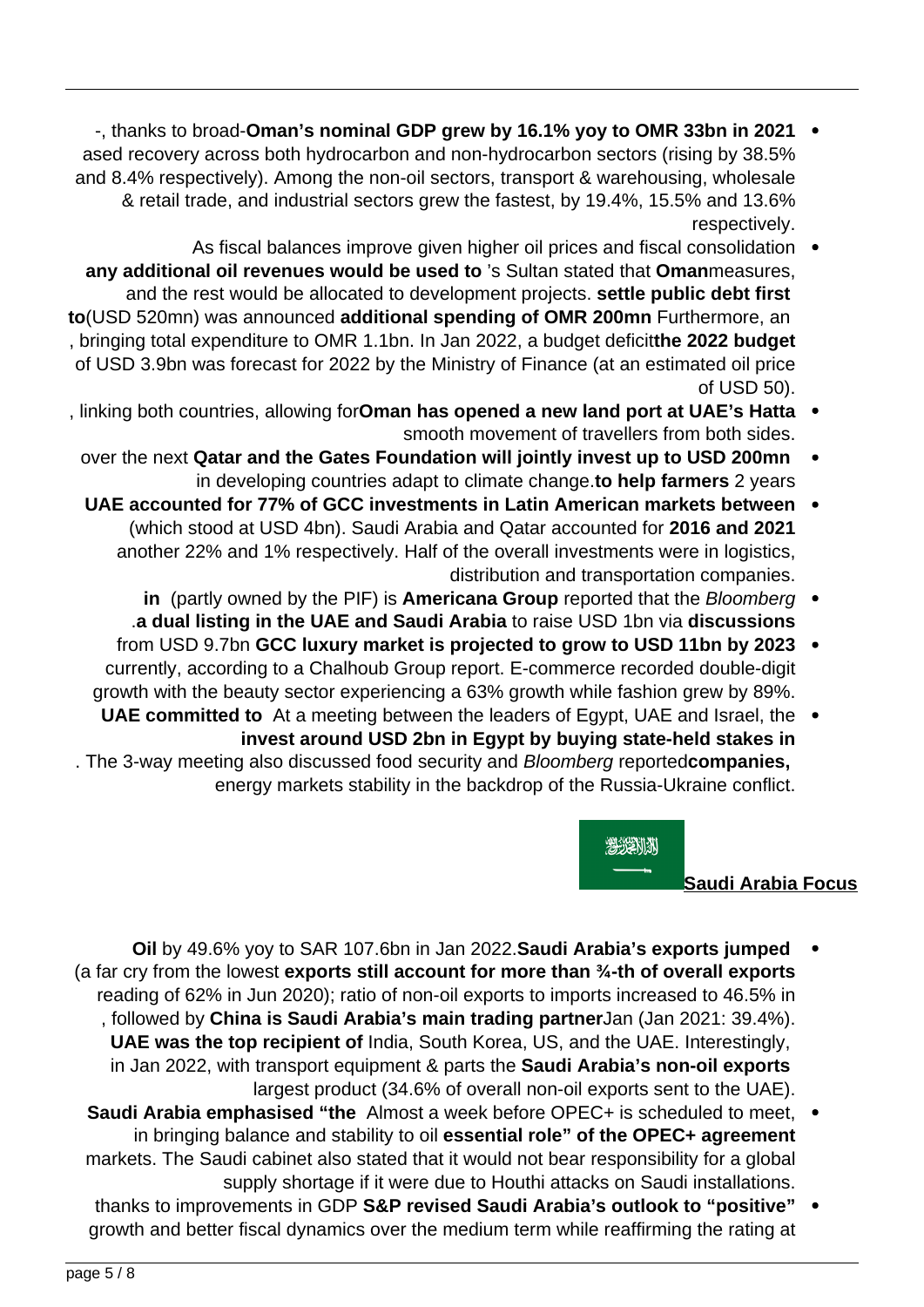$A-A-A-2"$ .

- Tadawul's CEO disclosed that the exchange At the Saudi Capital Markets Forum, , three were awaiting approval from the market has seen 16 listings so far in 2022 regulator and that more than 70 applications were pending. He underscored the sector diversity in recent listings and stated that it plans to provide companies with "new financing tools such as debt instruments".
- **Saudi Arabia's capital market is gearing up for measures to improve post-trade** : Saudi exchange plans an services infrastructure (to be implemented on Apr 3rd) enhanced mechanism for short selling activities, in addition to buy-in trades executed at the exchange and settled on the same day; Securities Clearing Center Co will clear services to cover equities, sukuk, bonds, and traded funds markets to facilitate the introduction of new products and services for clearing members; Securities Depository Center Co will introduce a new central securities depository system and post-trade services, in alignment with international standards.
- , which had raised USD 1.36bn from The pharmacy chain operator Nahdi Medical Co . . saw its shares surge in trading after making its market debut on Tadawulits IPO, With its stock closing at SAR 150 on Tues, its market value was as high as SAR 19.5bn.
- , according to the Saudi Arabia provided more than USD 80bn in support to SMEs governor the SME Authority Monsha'at. In addition to cash injections, support was also provided via regulatory improvements and advisory hubs.
- with Saudi Arabia launched a MENA regional Voluntary Carbon Market (VCM), Aramco, Saudia airlines, ACWA Power, Ma'aden, and ENOWA (a subsidiary of NEOM) announced as first potential partners. The VCM will connect the supply of carbon credits with demand from investors, corporates and institutions wanting to reduce their carbon footprint.
- **hranged** mo plans to disclosed that though there were Saudi Arabia's minister of transport  $\bullet$ , such a move could be initiated in the future. He also **impose fees on roads presently** stated that the first Riyadh metro lines will likely launch towards end-2022 with the rest of the lines expected to be fully operational before end-2023.
- Riyadh's strategy aims to raise the capital's ranking from 40th level to reach , according to the Mayor of among the top 10 cities' economies globally by 2030 Riyadh region. Population in the city is expected to rise to 15-20 mn by 2030 from 7.5 mn .currently
- Aramco aims to launch 140 projects in various energy fields during the next three , citing a senior official Al Arabiya reported years,



- is looking to raise as much as AED )DEWAThe Dubai Electricity and Water Authority ( , with the indicative price range set at between AED 8.06bn (USD 2.19bn) via its IPO 2.25 and 2.48 each. This is expected to be the biggest IPO on the exchange since 2007. Emirates Investment Authority, state holding company ADQ, Multiply Group, Alpha Dhabi Partners and Investment Holdings Est will become cornerstone investors in the IPO with a total commitment of up to USD 1.3bn.
	- allowing the use of foreign reserves and federal law President issued a UAE The **international debt instruments to maintain balance in the UAE's 2022 general**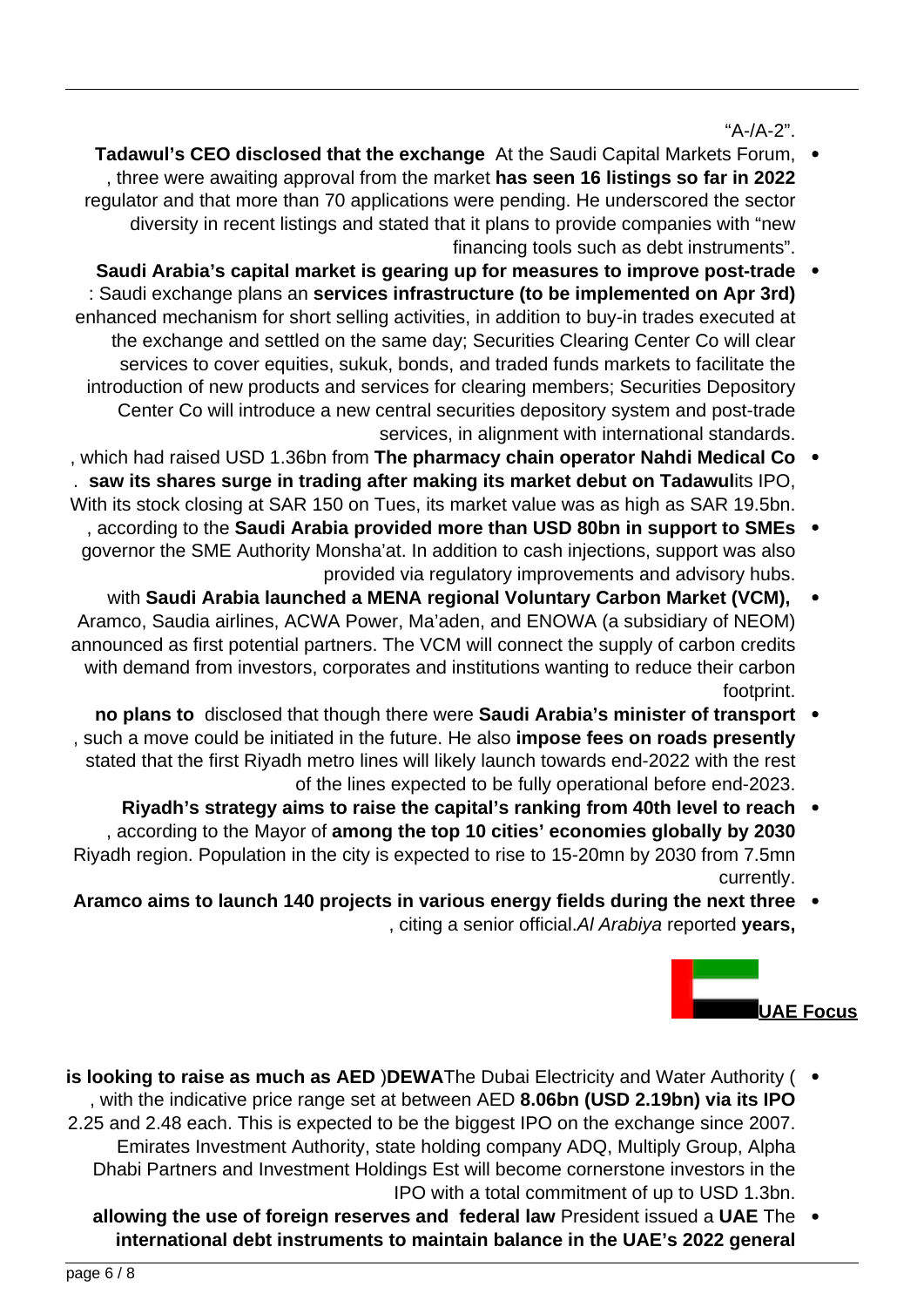, according to a tweet from the finance ministry **budget** 

- UAE Cabinet authorised the use of crowdfunding by both public and private The  $\bullet$ **sectors**.
	- **UAE's Sharjah emirate was seeking to raise USD 750mn** reported that Al Arabiya . from its first sukuk issuance in 2022.
- , up 3% yoy, as partDubai SME members won contracts worth AED 921.6mn in 2021 of the Government Procurement Programme. Contracts at the Expo topped the list (AED 161.7 mn) followed by the Roads and Transport Authority (AED 95.2 mn).
- **Mubadala launched a USD 1.5 bn worth five and sovereign wealth fund Abu Dhabi's** ten-year bonds for sale.
- **UAE launched 10 initiatives to empower 15k coders in the UAE over a 15-month** including a coding ambassador programme, a language programmer challenge, **period** and nomination of coders into career opportunities.
	- **Dubai will set up a specialised body to ensure fair trade and consumer rights** The Executive council approved the entity's objectives including reducing **protection.** anti-competitive practices, reviewing and developing consumer protection policies in addition to educating consumers on their rights and responsibilities.
- Dubai saved 329 megawatts in electricity consumption during Earth Hour 2022 emissions, according to DEWA.  $_2$  equivalent to a reduction of 132 tonnes of CO
- Abu Dhabi Fund for Development financed water, irrigation, and agricultural The  $\bullet$ across 18 countries, it was disclosed in a report published on projects worth AED 2bn ).<sup>nd</sup> World Water Day (Mar 22
- **hotel occupancy in the UAE was 85% in the week ending STR data showed that** the world the information and the world the in the state in the world the inter-Dubai, hotel occupancy was at 90.4%, with an average daily rate of AED 846.3  $-$  this compares to 82.7% and AED 617.22 in the same week in 2019.
- strong been 12,119 sales transactions till **Dubai property market is going strong** late-March, according to Property Monitor real estate data platform. This is 17.7% higher than in 2017, which had seen a similar good start to the year.
	- ; <sup>th</sup> Dubai airport will close 2 of its runways for a 45-day maintenance from May 9 this would move some flights (to 34 of its more than 90 destinations) temporarily to Dubai's second airport (Al Maktoum International).

## **Media Review**

## **Saudi Arabia's rise as global start-up hub attracts Egyptian entrepreneurs**

https://www.arabnews.com/node/2050526/business-economy

## When it comes to oil, the global economy is still hooked

-https://www.reuters.com/business/energy/when-it-comes-oil-global-economy-is-still hooked-2022-03-25/

# **War with Russia? Finland has a plan for that**

https://www.ft.com/content/c5e376f9-7351-40d3-b058-1873b2ef1924